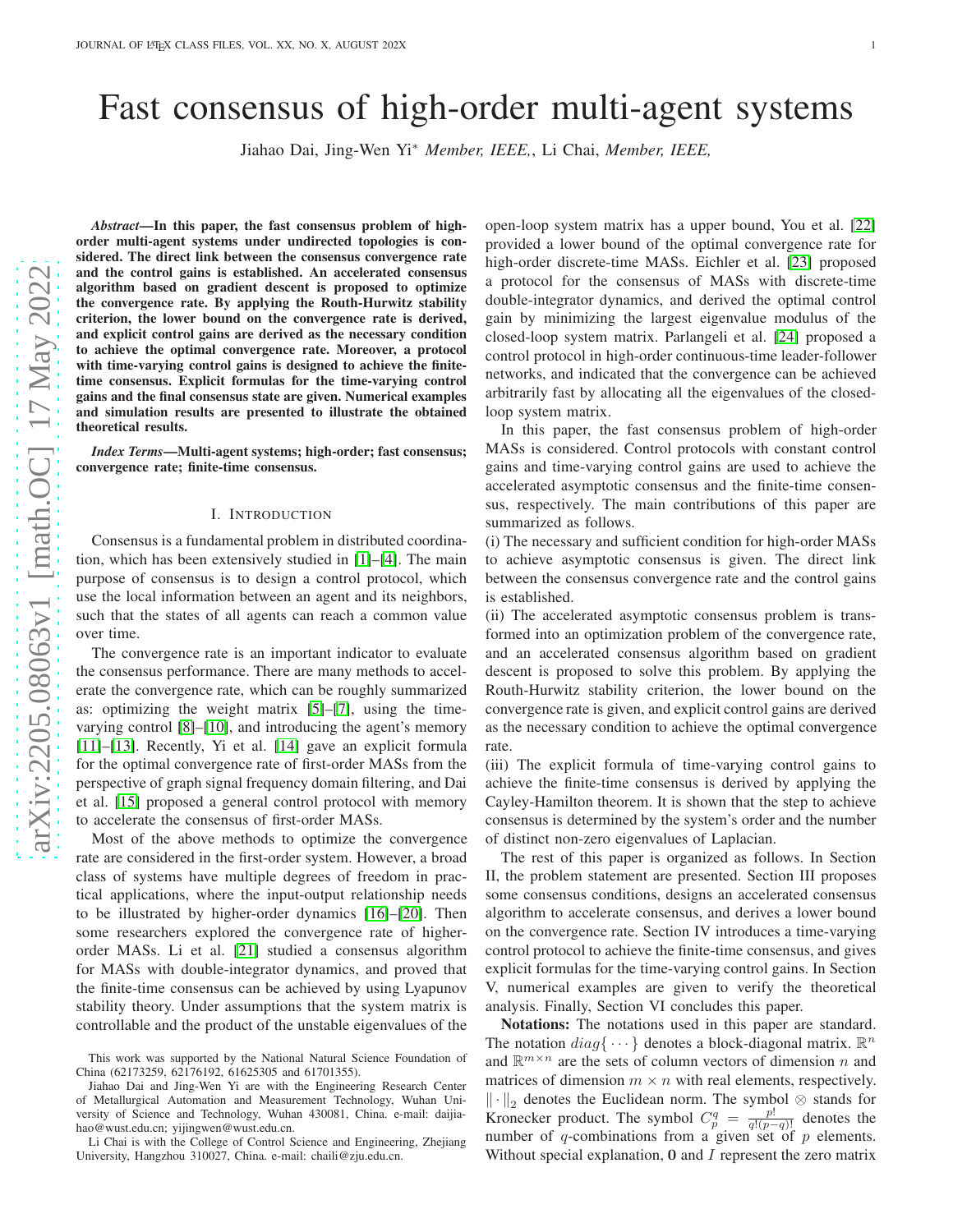and identity matrix with appropriate dimensions, and 1 denotes the vector of all ones.

## II. PRELIMINARIES

# *A. Graph Theory*

The interactions among agents are modeled as an undirected graph  $G = (\mathcal{V}, \mathcal{E}, \mathcal{A})$ , where  $\mathcal{V} = \{v_1, v_2, \dots, v_N\}$  presents a set of agents or nodes,  $\mathcal{E} \subseteq \mathcal{V} \times \mathcal{V}$  presents a set of edges, and  $A = [a_{ij}] \in \mathbb{R}^{N \times N}$  presents the weighted adjacency matrix. The adjacency element  $a_{ij} = a_{ji} > 0$  if the edge between node *i* and *j* satisfies  $e_{ij} \in \mathcal{E}$ . Denote the set of neighbors of node as  $\mathcal{N}_i = \{v_j \in \mathcal{V} : (v_i, v_j) \in \mathcal{E}\}\.$  Define the Laplacian matrix of G as  $\mathcal{L} = \mathcal{D} - \mathcal{A}$ , where  $\mathcal{D} = diag\{d_1, \dots, d_N\}$  and  $d_i = \sum_{j=1}^{N} a_{ij}$ . For a connected graph, all the eigenvalues of  $\mathcal L$  are real in an ascending order as  $0 = \lambda_1 < \lambda_2 \leq \cdots \leq \lambda_N$ .

Lemma 1. *[\[25\]](#page-8-8) For any connected undirected graph* G*, its Laplacian matrix has the following properties.*

*(i)*  $\mathcal{L}$  *has the spectral decomposition*  $\mathcal{L} = V \Lambda V^{T}$ *, where*  $\Lambda =$  $diag\{\lambda_1, \lambda_2, \cdots, \lambda_N\}$  and  $V = [\boldsymbol{v}_1, \boldsymbol{v}_2, \cdots, \boldsymbol{v}_N] \in \mathbb{R}^{N \times N}$ .

*(ii) Zero is a single eigenvalue of* L*, and the corresponding eigenvector is*  $v_1 = \frac{1}{\sqrt{2}}$  $\frac{1}{N}$ **1**.

#### *B. Problem Formulation*

Agents might only be able to interact with their neighbors intermittently rather than continuously because digital signals communicate in discrete time. A discrete-time high-order MAS containing N agents with order  $n \geq 1$  is considered as follows.

$$
x_i^{(1)}(k+1) = x_i^{(1)}(k) + x_i^{(2)}(k) \cdot \tau,
$$
  
\n
$$
x_i^{(2)}(k+1) = x_i^{(2)}(k) + x_i^{(3)}(k) \cdot \tau,
$$
  
\n
$$
\vdots
$$
  
\n
$$
x_i^{(n)}(k+1) = x_i^{(n)}(k) + u_i(k) \cdot \tau,
$$
  
\n(1)

where  $x_i^{(l)}(k) \in \mathbb{R}$  represents the *l*-order state of the agent i,  $u_i(k) \in \mathbb{R}$  is the control input, and  $\tau \in \mathbb{R}^+$  denotes the sampling period.

Let  $\boldsymbol{x}_i(k) = [x_i^{(1)}(k), \cdots, x_i^{(n)}(k)]^T$  and rewrite system (1) into a matrix form

$$
x_i(k+1) = Ax_i(k) + Bu_i(k), \quad i = 1, 2, ..., N,
$$
 (2)

where

$$
A = \begin{bmatrix} 1 & \tau \\ & 1 & \cdots \\ & & \ddots & \tau \\ & & & 1 \end{bmatrix}, B = \begin{bmatrix} 0 \\ \vdots \\ 0 \\ \tau \end{bmatrix}. \tag{3}
$$

Remark 1. *Ma et al. [\[26\]](#page-8-9) studied the consensus problem of high-order MASs, indicating that the state of each agent converges to zero without taking any control when the openloop system is stable. It means that studying the consensus of open-loop stable systems is of little significance. For an unstable open-loop system, it is usually necessary to make some assumptions to achieve consensus. However, these assumptions make the conclusions obtained conservative. For example,*

*References* [\[22\]](#page-8-5), [\[27\]](#page-8-10) *limit the range of eigenratio*  $\lambda_2/\lambda_N$ *. In fact, for an unstable open-loop system, each agent can use a local controller*  $u_i(k) = K_i x_i(k)$  *for pole-placement, and make the open-loop system marginally stable. Then the neighbor information can be utilized to achieve consensus. Therefore, the marginally stable open-loop system considered in [\[16\]](#page-8-2), [\[18\]](#page-8-11), [\[19\]](#page-8-12) and this paper is not loss of generality. Instead, we think it is more suitable for practical applications.*

Definition 1. *Consider the high-order MAS (1) with arbitrary initial value.*

*(i) Consensus is said to be reached asymptotically if*

$$
\lim_{\substack{k \to \infty}} \left[ x_i^{(l)}(k) - x_j^{(l)}(k) \right] = 0, \n i, j = 1, 2, \cdots, N, l = 1, 2, \cdots, n.
$$

*(ii) Consensus is said to be reached at step* T *if*

 $x_i^{(l)}$  $i^{(l)}(k) - x_j^{(l)}$  $j_j^{(l)}(k) = 0, i, j = 1, 2, \cdots, N, l = 1, 2, \cdots, n$ *holds for any*  $k > T$ .

This paper aims to design control protocols and corresponding control gains to achieve the accelerated asymptotic consensus and the finite-time consensus.

## III. ACCELERATED ASYMPTOTIC CONSENSUS BY A TIME-INVARIANT CONTROL PROTOCOL

In this section, the accelerated asymptotic consensus problem of high-order MASs is studied.

Consider the following time-invariant control protocol

$$
u_i(k) = K \sum_{j \in \mathcal{N}_i} a_{ij} (\boldsymbol{x}_j(k) - \boldsymbol{x}_i(k)), \tag{4}
$$

where  $K = [K_1, K_2, \dots, K_n] \in \mathbb{R}^{1 \times n}$  denotes the control gain, and  $x_i(k) = [x_i^{(1)}(k), \dots, x_i^{(n)}(k)]^T$ . Denote  $x(k) =$  $[\boldsymbol{x}_1(k)^T, \boldsymbol{x}_2(k)^T, \cdots, \boldsymbol{x}_N(k)^T]^T$ . The system (2) can be written as

$$
\boldsymbol{x}(k+1)=(I_N\otimes A-\mathcal{L}\otimes BK)\boldsymbol{x}(k). \hspace{1cm} (5)
$$

Let  $H(\lambda_i, K) = A - \lambda_i B K$ . According to  $\mathcal{L} = V \Lambda V^T$ , we have

$$
\mathbf{x}(k) = (V \otimes I_n)diag\{A, H(\lambda_2, K), \dots, H(\lambda_N, K)\}
$$
  
\n
$$
(V^T \otimes I_n)\mathbf{x}(k-1)
$$
  
\n
$$
= \frac{1}{N}(\mathbf{1}_N \otimes I_n)A^k(\mathbf{1}_N^T \otimes I_n)\mathbf{x}(0)
$$
  
\n
$$
+ \sum_{i=2}^N (\mathbf{v}_i \otimes I_n)H^k(\lambda_i, K)(\mathbf{v}_i^T \otimes I_n)\mathbf{x}(0).
$$
 (6)

Note that  $\frac{1}{N} (1_N \otimes I_n) A^k (1_N^T \otimes I_n) \mathbf{x}(0)$  in (6) is the part to achieve consensus. We need to design the control gain  $K$  so that

$$
\lim_{k\to\infty}\sum_{i=2}^N\left(\mathbf{v}_i\otimes I_n\right)H^k(\lambda_i,K)(\mathbf{v}_i^T\otimes I_n)x(0)=0.
$$

The convergence rate is determined by the eigenvalue of  $H(\lambda_i, K)$  with the largest modulus. Thus, the consensus convergence rate can be defined as [\[22\]](#page-8-5)

$$
r = r(K) = \max_{\lambda_i \in \{\lambda_2, ..., \lambda_N\}} \rho(H(\lambda_i, K)), \tag{7}
$$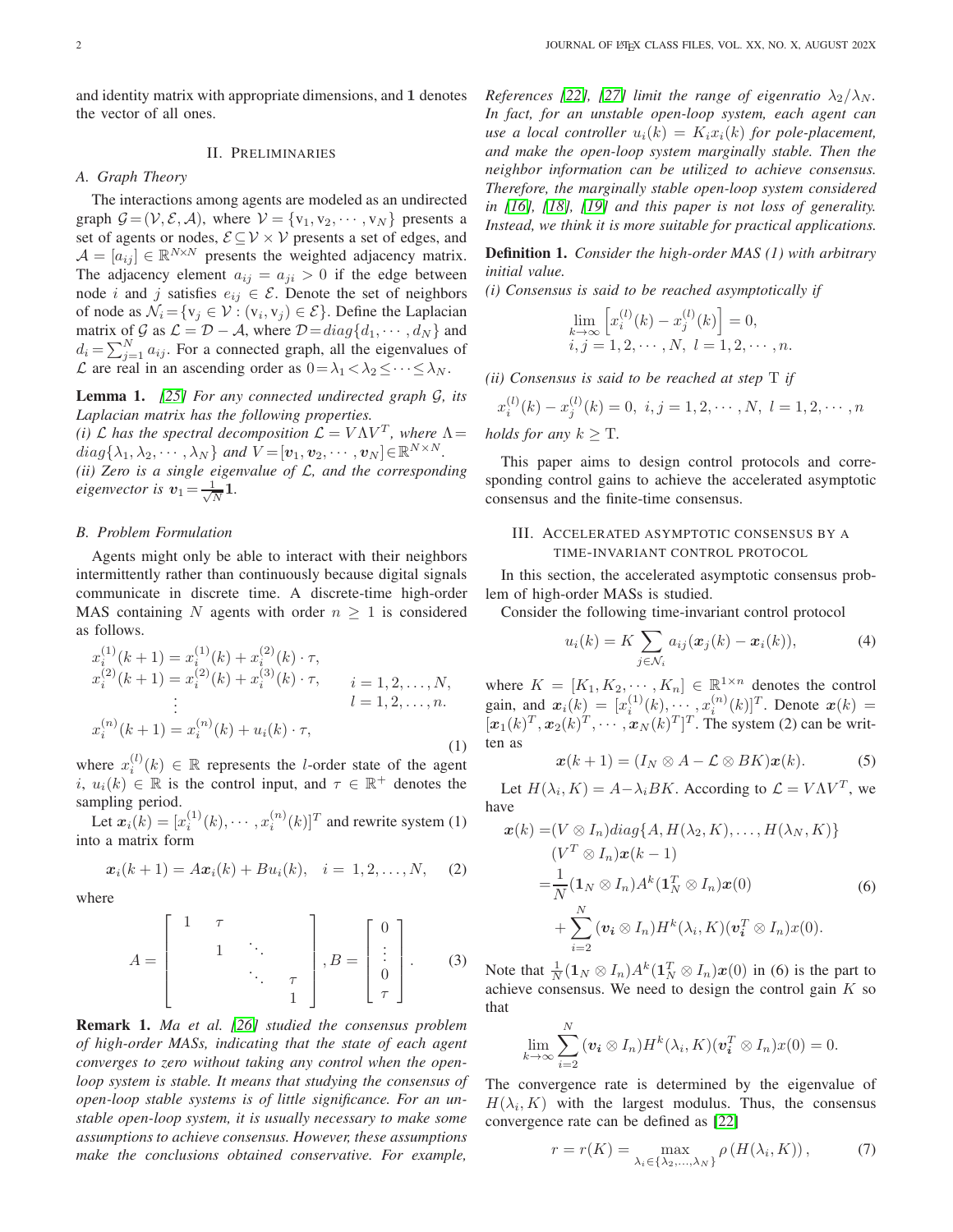where  $\rho(\cdot)$  denotes spectral radius.

#### Remark 2. *Denote*

$$
\boldsymbol{e}(k)=\boldsymbol{x}(k)-\frac{1}{N}(\boldsymbol{1}_N\otimes I_n)A^k(\boldsymbol{1}_N^T\otimes I_n)\boldsymbol{x}(0).
$$

*According to equation (6), we have*  $\lim_{k \to \infty} ||e(k)||_2 \sim O(r^k)$ . *Note that time*  $t = k\tau$  *at step*  $k$ *. Then*  $\lim_{t \to \infty} ||e(t)||_2 \sim O(r^{t/\tau})$ *. A smaller* r *or* τ *can get faster convergence of consensus.*

In this section, our goal is to design the control gain  $K$  to make the convergence rate  $r$  as small as possible.

#### *A. Conditions for consensus*

In this subsection, the necessary and sufficient condition for higher-order MASs to achieve asymptotic consensus is proposed.

Lemma 2. *(Schur Complement [\[28\]](#page-8-13)) Given a matrix*

$$
M = \left[ \begin{array}{cc} M_1 & M_2 \\ M_3 & M_4 \end{array} \right],
$$

*with nonsigular*  $M_1 \in \mathbb{R}^{\mu \times \mu}$ ,  $M_2 \in \mathbb{R}^{N \times \mu}$ ,  $M_3 \in \mathbb{R}^{\mu \times N}$ , and  $M_4 \in \mathbb{R}^{N \times N}$ . Then det  $M = \det M_1 \cdot \det(M_4 - M_3 M_1^{-1} M_2)$ .

Lemma 3. *Consider the high-order MAS (1) on a connected graph* G with the control protocol (4). Let  $0 = \lambda_1 < \lambda_2 \leq$  $\cdots \leq \lambda_N$  *be the eigenvalues of the graph Laplacian matrix. Then*

*(i) consensus can be achieved asymptotically if and only if*  $r < 1;$ 

*(ii) the final consensus state is*

$$
\lim_{k \to \infty} x(k) = \mathbf{1}_N \otimes \left[ \lim_{k \to \infty} s_1(k), \cdots, \lim_{k \to \infty} s_n(k) \right]^T, \tag{8}
$$

*where*

$$
s_j(k) = \frac{1}{N} \sum_{m=1}^{n-j+1} \tau^{m-1} C_k^{m-1} \sum_{p=1}^N x_p^{(m+j-1)}(0), j = 1, \dots, n.
$$

*Proof.* (i) Note that  $\lim_{k \to \infty} [H(\lambda_i, K)]^k = \mathbf{0}_{n \times n}$ , if and only if  $\rho(H(\lambda_i, K)) < 1$ . Then  $\lim_{k \to \infty} [H(\lambda_i, K)]^k = \mathbf{0}_{n \times n}$  holds for all i, if and only if  $r < 1$ . It follows from (6) that

$$
\lim_{k \to \infty} \boldsymbol{x}(k) = \frac{1}{N} (\mathbf{1}_N \otimes I_n) \lim_{k \to \infty} A^k (\mathbf{1}_N^T \otimes I_n) \boldsymbol{x}(0)
$$
\n
$$
= \frac{1}{N} \lim_{k \to \infty} \mathbf{1}_N \mathbf{1}_N^T \otimes A^k \boldsymbol{x}(0),
$$
\n(9)

holds if and only if  $r < 1$ . Equation (9) is equivalent to

$$
\lim_{k \to \infty} \mathbf{x}_i(k) = \frac{1}{N} \lim_{k \to \infty} A^k \sum_{p=1}^N \mathbf{x}_p(0), \, i = 1, \dots, N, \quad (10)
$$

which implies  $\lim_{k \to \infty} [x_i^{(l)}(k) - x_j^{(l)}(k)] = 0$ . Thus, consensus can be achieved asymptotically if and only if  $r < 1$ . (ii) By direct computation, we have

$$
A^{k} = \begin{bmatrix} 1 & C_{k}^{1} \tau & C_{k}^{2} \tau^{2} & \cdots & C_{k}^{n-1} \tau^{n-1} \\ 1 & C_{k}^{1} \tau & \ddots & \vdots \\ & \ddots & C_{k}^{1} \tau & C_{k}^{2} \tau^{2} \\ & & 1 & C_{k}^{1} \tau \\ & & & 1 \end{bmatrix} .
$$
 (11)

Substituting (11) into (10), we get the consensus state as shown in (8). □

Remark 3. *Note that the final state (8) is a kind of dynamic consensus. The average consensus of the* l*-order state can be achieved, only if we set*  $\sum^N$  $i=1$  $x_i^{(m)}$  $i^{(m)}(0) = 0, m = l + 1, \ldots, n.$ 

Next, the direct link between the consensus convergence rate and the control gains is established as follows.

Theorem 1. *Consider the high-order MAS (1) on a connected graph* G *with the control protocol (4). Denote*

$$
R_i(z, K) = \det(zI - H(\lambda_i, K))
$$
  
=  $z^n + b_1(\lambda_i)z^{n-1} + \cdots + b_{n-1}(\lambda_i)z + b_n(\lambda_i),$  (12)

*where*

$$
b_j(\lambda_i) = \lambda_i \sum_{p=1}^j (-1)^{j-p} \tau^p K_{n+1-p} C_{n-p}^{n-j} + (-1)^j C_n^{n-j},
$$
  
\n
$$
i = 2, \dots, N, j = 1, \dots, n.
$$
\n(13)

*Then consensus is achieved asymptotically if and only if all the roots of*  $R_i(z, K) = 0, i = 2, \ldots, N$  *are within the unit circle.*

*Proof.* Applying the Schur Complement, we have

$$
\det(zI - H(\lambda_i, K)) = \det P \cdot \det(U - YP^{-1}Q),
$$

where

$$
P = \begin{bmatrix} z - 1 & -\tau & & & \\ & z - 1 & -\tau & & \\ & & \ddots & \ddots & \\ & & & z - 1 & -\tau \\ & & & & z - 1 \end{bmatrix},
$$
  
\n
$$
U = z - 1 + \lambda_i \tau K_n,
$$
  
\n
$$
Y = [\lambda_i \tau K_1, \lambda_i \tau K_2, ..., \lambda_i \tau K_{n-1}],
$$
  
\n
$$
Q = [0, ..., 0, -\tau]^T.
$$

After some determinant calculations, we get

$$
\det(zI - H(\lambda_i), K) = (z - 1)^n + \lambda_i \sum_{p=1}^n \tau^p K_{n-p+1} (z - 1)^{n-p},
$$
\n(14)

which can be expanded into (12). The roots of  $R_i(z, K) = 0$ are within the unit circle if and only if  $\rho(H(\lambda_i), K) < 1$ . Finally, it follows from Lemma 3 that consensus is achieved if and only if the roots of  $R_i(z) = 0, i = 2, \dots, N$  are within the unit circle.  $\Box$ 

#### *B. Optimization of the convergence rate*

In this subsection, an accelerated consensus algorithm based on gradient descent is designed to optimize the convergence rate. The lower bound of the convergence rate is given, and explicit control gains are derived as the necessary condition to achieve the optimal convergence rate.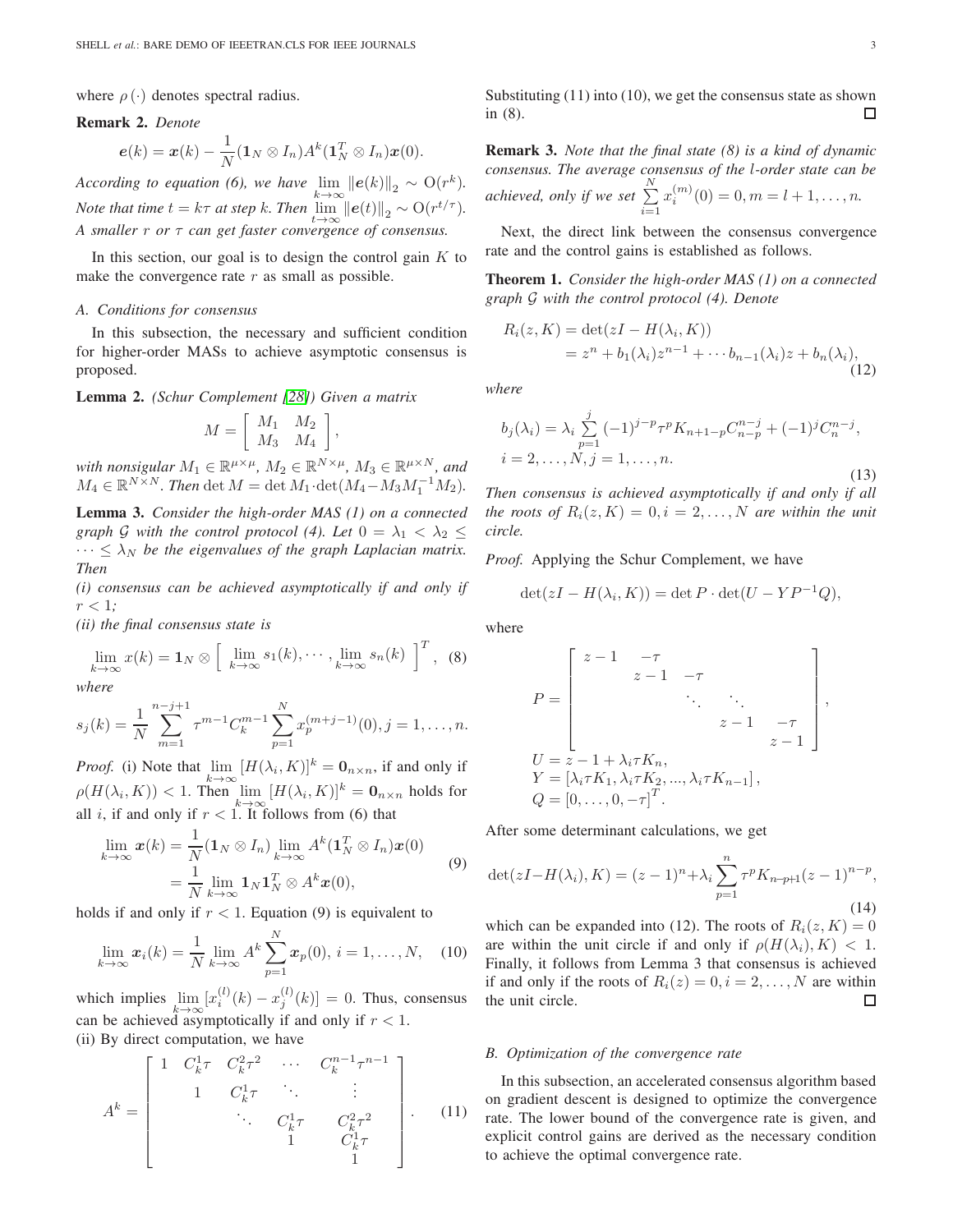The goal of the accelerated consensus algorithm is to design the control gain K so that the convergence rate  $r(K)$  is as small as possible under the consensus condition, that is,

$$
\min_{K} r(K)
$$
  
s.t.  $\rho(H(\lambda_i, K)) < 1, i = 2, ..., N.$  (15)

Denote  $\nabla r = [\nabla r_1, \dots, \nabla r_n]^T$ ,  $\nabla r_m = \frac{r(K + \delta(m)) - r(K)}{\delta}$ , where  $\delta(m) \in \mathbb{R}^{1 \times n}$  is a row vector whose elements are 0 except the m-th term is a tiny positive scalar  $\delta$ . Then the accelerated consensus algorithm described in Algorithm 1 can provide a numerical solution to the optimization problem (15).

Algorithm 1 Accelerated Consensus Algorithm Based on Gradient Descent

**Input:** nonzero eigenvalues of graph Laplacian  $\lambda_i$ ; number of iterations T; sampling period  $\tau$ ; a tiny positive scalar δ; the learning rate η; initial parameters  $K_i^{(0)}$ **Output:**  $r^* = r(K^{(T)})$ ,  $K^* = K^{(T)}$ 1: Calculate  $r(K^{(0)}), \nabla r_m^{(0)} = \frac{r(K^{(0)} + \delta(m)) - r(K^{(0)})}{\delta}$ 2: for  $t = 1$  to  $T$  do 3:  $K^{(t)} = K^{(t-1)} - \eta \nabla r^{(t-1)}$ 4:  $\nabla r_m^{(t)} = \frac{r(K^{(t)}) + \delta(m)) - r(K^{(t)})}{\delta}$  $\frac{m}{\delta}$  for all  $m = 1, \ldots, n$ 5: end for

The convergence rate in Algorithm 1 is bounded. Next, we give a lower bound on the convergence rate, and the necessary condition for reaching this convergence rate.

Theorem 2. *Consider the high-order MAS (1) on a connected graph* G *with the control protocol (4). The following conclusions hold.*

*(i) The consensus convergence rate has a lower bound*

$$
r \ge \left(\frac{\lambda_N - \lambda_2}{\lambda_N + \lambda_2}\right)^{1/n}.\tag{16}
$$

*(ii) The convergence rate*  $r^* = \left(\frac{\lambda_N - \lambda_2}{\lambda_N + \lambda_2}\right)^{1/n}$  *can be achieved only if the control gains are*

$$
K_j^* = \frac{1}{\tau^{n+1-j}} (f_{n+1-j} + \sum_{i=1}^{n-j} K_{j+i}^* (-1)^{i+1} \tau^{n-j+1-i} C_{j-1+i}^{j-1}),
$$
  
\n
$$
K_n^* = \frac{1}{\tau} f_1, j = 1, \dots, n-1,
$$
\n(17)

*where*

$$
f_q = \frac{(-1)^q}{2\lambda_2 \lambda_N} [(r^*)^{-n+2q} C_n^q (\lambda_N - \lambda_2) - C_n^{n-q} (\lambda_N + \lambda_2)],
$$
  
 
$$
q = 1, \dots, n.
$$

*Proof.* (i) Let  $z = r \frac{s+1}{s-1}$  in (12), and have

$$
\tilde{R}_i(s,K) = c_0(\lambda_i)s^n + c_1(\lambda_i)s^{n-1} + \dots + c_{n-1}(\lambda_i)s + c_n(\lambda_i),
$$
\n(18)

where

$$
c_j(\lambda_i) = C_n^{n-j} + \sum_{q=1}^n w_{pq}(r) b_q(\lambda_i),
$$
  
\n
$$
w_{pq}(r) = r^{n-q} \tilde{w}_{pq},
$$
  
\n
$$
\tilde{w}_{pq} = \sum_{j=0}^{p-1} C_{n-q}^{n-q-j} C_q^{q-p+1+j} (-1)^{p-1-j},
$$

and  $b_q(\lambda_i)$  is defined in (13). The roots of  $\tilde{R}_i(s,K)$  = 0 are in the left plane, if and only if the roots of  $R_i(z, K) = 0$  are in the circle with radius r. Let  $c(\lambda_i) =$  $[c_0(\lambda_i), c_1(\lambda_i), \ldots, c_n(\lambda_i)]^T$ . Substituting (13) into  $c_j(\lambda_i)$ , the vector form of the linear relationship between  $c_j(\lambda_i)$  and  $K_j$ can be written as

$$
\mathbf{c}(\lambda_i) = \mathbf{h}(r) + \lambda_i W(r) M K^T, \tag{19}
$$

where

$$
h(r) = [h_1(r), \dots, h_{n+1}(r)]^T,
$$
  
\n
$$
h_p(r) = [r^n + (-1)^{n+p-1}]C_n^{n-p+1} + \sum_{q=1}^{n-1} w_{pq}(r)(-1)^q C_n^{n-q},
$$
  
\n
$$
W(r) = [w_{pq}(r)] \in \mathbb{R}^{(n+1)\times n},
$$
  
\n
$$
M = \begin{bmatrix} r^2 & -\tau C_{n-1}^{n-2} \\ \cdot & \cdot & -\tau^2 C_{n-2}^{n-3} & \tau C_{n-1}^{n-3} \\ \tau^n & -\tau^{n-1} & \cdot & \cdot & \vdots \\ \tau^n & -\tau^{n-1} & \cdot & \cdot & (-1)^{n-2}\tau^2 & (-1)^{n-1}\tau \end{bmatrix}_{n\times n}
$$

Before the next step of the proof, We make some notes on the coefficients of polynomial (18).  $\tilde{w}_{pq}$  represents the coefficient of  $s^{n-p+1}$  of the polynomial  $(s+1)^{n-q}(s-1)^q$ , and  $(-1)^{p-1}\tilde{w}_{pq} = \tilde{w}_{p(n-q)}$ . By setting  $s = 1$ , we have  $\sum_{p=1}^{n+1} \tilde{w}_{pq} = 0$ , that is, the column sum of the matrix  $W(r) = [w_{pq}(r)] \in \mathbb{R}^{(n+1)\times n}$  is zero. Similarly, by setting s = 1 and s = -1, we can get that for the q-th ( $q \neq n$ ) column of matrix  $W(r)$ , the sum of odd elements is zero, and the sum of even elements is zero. These two properties will be used to obtain (23) and (24), respectively.

Applying the Routh-Hurwitz stability criterion [\[29\]](#page-8-14), the polynomial (18) is stable or marginally stable only if

$$
\mathbf{c}(\lambda_i) \ge \mathbf{0}, i = 2, \dots, N. \tag{20}
$$

Note that (20) are linear inequalities about  $\lambda_i$ . We only need to require

$$
\mathbf{c}(\lambda_i) \ge \mathbf{0}, i = 2, N. \tag{21}
$$

to satisfy  $(20)$ . Assume that *n* is odd. According to the inequality properties, the following inequality (22) holds.

$$
\frac{c_0(\lambda_2) + c_2(\lambda_2) + \dots + c_{n-1}(\lambda_2)}{\lambda_2} + \frac{c_1(\lambda_N) + c_3(\lambda_N) + \dots + c_n(\lambda_N)}{\lambda_N} \ge 0.
$$
\n(22)

Since the column sum of  $W(r)$  is zero, the sum of the vector  $W(r)M K<sup>T</sup>$  is zero. According to (19), the left side of the inequality (22) can be written as

$$
\frac{h_1(r) + h_3(r) + \dots + h_n(r)}{\lambda_2} + \frac{h_2(r) + h_4(r) + \dots + h_{n+1}(r)}{\lambda_N}
$$
\n(23)

By some algebraic calculations, we get

$$
h_1(r) + h_3(r) + \dots + h_n(r) = 2^{n-1}(r^n - 1),
$$
  
\n
$$
h_2(r) + h_4(r) + \dots + h_{n+1}(r) = 2^{n-1}(r^n + 1).
$$
 (24)

Then the inequality (22) can be written as

$$
2^{n-1}\left(\frac{r^n-1}{\lambda_2} + \frac{r^n+1}{\lambda_N}\right) \ge 0. \tag{25}
$$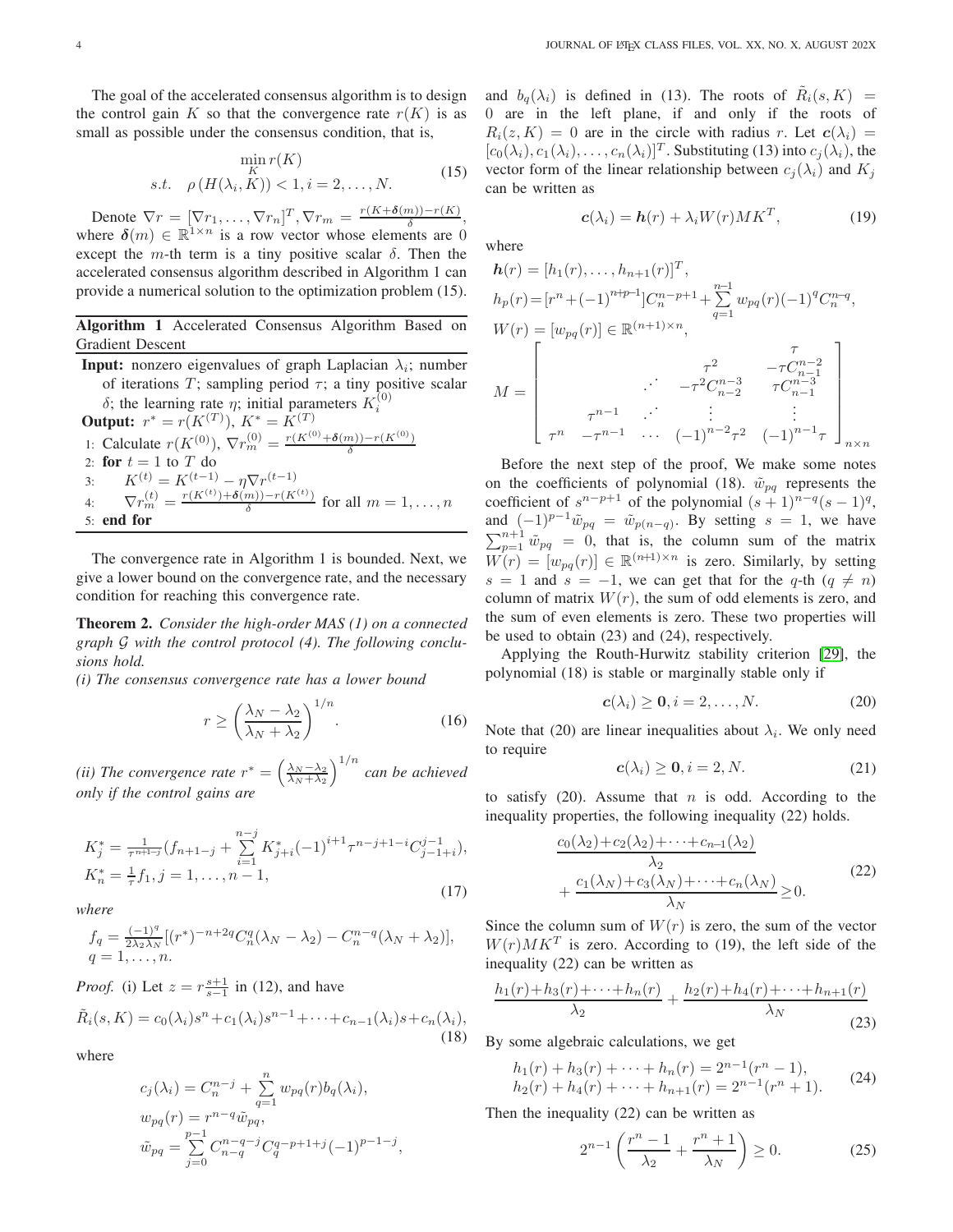It follows from (25) that  $r \geq \left(\frac{\lambda_N - \lambda_2}{\lambda_N + \lambda_2}\right)^{1/n}$ . Similarly, for the case where  $n$  is even, we can obtain the same lower bound. The proof of part (i) is completed.

(ii) For the case where *n* is odd,  $r = r^*$  holds only if

$$
c_0(\lambda_2) = 0, c_2(\lambda_2) = 0, \dots, c_{n-1}(\lambda_2) = 0, c_1(\lambda_N) = 0, c_3(\lambda_N) = 0, \dots, c_n(\lambda_N) = 0.
$$
 (26)

Similarly, for the case where *n* is even,  $r = r^*$  holds only if

$$
c_1(\lambda_2) = 0, c_3(\lambda_2) = 0, \dots, c_{n-1}(\lambda_2) = 0, c_0(\lambda_N) = 0, c_2(\lambda_N) = 0, \dots, c_n(\lambda_N) = 0.
$$
 (27)

To combine (26) and (27), we denote

$$
J = diag\{J_1, J_2, \dots, J_{n+1}\} \in \mathbb{R}^{(n+1)\times(n+1)},
$$

where

$$
J_i = \frac{2\lambda_2\lambda_N}{\left(\lambda_N + \lambda_2\right) + \left(-1\right)^{n-i}\left(\lambda_N - \lambda_2\right)}, i = 1, \dots, n+1.
$$

Then  $r = r^*$  holds for any n only if euqation (28) holds.

$$
h(r^*) + JW(r^*)MK^T = 0.
$$
 (28)

Next, we solve  $K$  in equation (28). Since  $J$  is invertible, (28) is equivalent to

$$
W(r^*)MK^T = -J^{-1}\mathbf{h}(r^*).
$$
 (29)

The *p*-th row of  $-J^{-1}h(r^*)$  can be written as

$$
-\frac{1}{J_p} \sum_{q=1}^{n-1} \tilde{w}_{p(n-q)}(r^*)^{n-q} (-1)^{1+q-p} C_n^{n-q} + C_n^{n+1-p} \frac{(-1)^{n-p} \times 2}{\lambda_N + \lambda_2}
$$
  
\n
$$
=\frac{1}{2\lambda_2 \lambda_N} \sum_{q=1}^{n-1} (r^*)^q C_n^q \tilde{w}_{pq} (-1)^q [(\lambda_N - \lambda_2) + (-1)^{n+p} (\lambda_N + \lambda_2)]
$$
  
\n
$$
+ C_n^{n+1-p} \frac{(-1)^{n-p} \times 2}{\lambda_N + \lambda_2}
$$
  
\n
$$
=\sum_{q=1}^{n-1} \frac{\tilde{w}_{pq} (-1)^q}{2\lambda_2 \lambda_N} [(r^*)^q C_n^q (\lambda_N - \lambda_2) - (r^*)^{n-q} C_n^{n-q} (\lambda_N + \lambda_2)]
$$
  
\n
$$
+ \frac{(-1)^{p+n-1} C_n^{n+1-p}}{2\lambda_2 \lambda_N} [(r^*)^n (\lambda_N - \lambda_2) - (\lambda_N + \lambda_2)]
$$
  
\n
$$
=\sum_{q=1}^{n} \frac{w_{pq}(r^*) (-1)^q}{2\lambda_2 \lambda_N} [(r^*)^{-n+2q} C_n^q (\lambda_N - \lambda_2) - C_n^{n-q} (\lambda_N + \lambda_2)].
$$
  
\n(30)

It follows from (30) that

$$
\sum_{q=1}^{n} w_{pq}(r^*) f_q = -\frac{1}{J_p} h_p(r^*), \ p = 1, \dots, n+1.
$$
 (31)

Then we have

$$
\mathbf{f} = M\mathbf{K}^T,\tag{32}
$$

where  $\boldsymbol{f} = [f_1, \dots, f_n]^T$ . Equation (32) can be expanded to

$$
f_1 = K_n \tau,
$$
  
\n
$$
f_2 = K_{n-1} \tau^2 - K_n \tau C_{n-1}^{n-2},
$$
  
\n...  
\n
$$
f_i = K_{n-i+1} \tau^i - K_{n-i+2} \tau^{i-1} C_{n-i+1}^{n-i} + \cdots
$$
  
\n
$$
+ K_n (-1)^{i-1} \tau C_{n-1}^{n-i},
$$
  
\n...  
\n
$$
f_n = K_1 \tau^n - K_2 \tau^{n-1} + \cdots + K_n (-1)^{n-1} \tau.
$$
 (33)

It follows from (33) that the solution of (28) is (17). The proof of part (ii) is completed. □

In Theorem 2, we give the necessary condition to achieve the lower bound on the convergence rate. When  $n = 1$ , this condition is sufficient and necessary [\[5\]](#page-7-2). When  $n = 2$ , we can prove that the condition (17) is also sufficient and necessary, as shown in Corollary 1. Moreover, if the high-order MAS is on a star graph, then the the condition (17) is sufficient and necessary for any *n*, as shown in Corollary 2.

Corollary 1. *Consider the MAS (1) on a connected graph* G *with the control protocol (4). The optimal convergence rate of*  $n=2$  *is* 

$$
r^* = \sqrt{\frac{\lambda_N - \lambda_2}{\lambda_N + \lambda_2}}\tag{34}
$$

*with the following control gains*

$$
K_1^* = \frac{2\lambda_2}{\tau^2(\lambda_2 + \lambda_N)\lambda_N}, K_2^* = \frac{2}{\lambda_N \tau}.
$$
 (35)

*Proof.* When  $n = 2$ , the polynomial (18) becomes

$$
\tilde{R}_i(s,K) = [r^2 + (\lambda_i \tau K_2 - 2)r + 1 + \lambda_i \tau^2 K_1 - \lambda_i \tau K_2]s^2 \n+ [2r^2 - 2(1 + \lambda_i \tau^2 K_1 - \lambda_i \tau K_2)]s \n+ r^2 - (\lambda_i \tau K_2 - 2)r + 1 + \lambda_i \tau^2 K_1 - \lambda_i \tau K_2.
$$
\n(36)

According to the Routh-Hurwitz stability criterion, (36) is stable or marginally stable if and only if

$$
r^{2} + (\lambda_{i}\tau K_{2} - 2)r + 1 + \lambda_{i}\tau^{2} K_{1} - \lambda_{i}\tau K_{2} \ge 0,
$$
  
\n
$$
2r^{2} - 2(1 + \lambda_{i}\tau^{2} K_{1} - \lambda_{i}\tau K_{2}) \ge 0,
$$
  
\n
$$
r^{2} - (\lambda_{i}\tau K_{2} - 2)r + 1 + \lambda_{i}\tau^{2} K_{1} - \lambda_{i}\tau K_{2} \ge 0.
$$
\n(37)

Since all constraints in (37) are all linear with respect to  $\lambda_i$ , the inequalities can be reduced to

$$
\tau K_1 - (1 - r)K_2 + \frac{(1 - r)^2}{\lambda_N \tau} \ge 0,
$$
  

$$
-2\tau K_1 + 2K_2 - \frac{2 - 2r^2}{\lambda_2 \tau} \ge 0,
$$
  

$$
\tau K_1 - (1 + r)K_2 + \frac{(1 + r)^2}{\lambda_N \tau} \ge 0.
$$
 (38)

Adding the three inequalities in (38), we have

$$
\frac{1+r^2}{\lambda_N \tau} - \frac{1-r^2}{\lambda_2 \tau} \ge 0.
$$
 (39)

It follows from (39) that  $r \geq \sqrt{\frac{\lambda_N - \lambda_2}{\lambda_N + \lambda_2}}$ . The optimal convergence rate  $r^* = \sqrt{\frac{\lambda_N - \lambda_2}{\lambda_N + \lambda_2}}$  is achieved if and only if

$$
\tau K_1 - (1 - r)K_2 + \frac{(1 - r)^2}{\lambda_N \tau} = 0,
$$
  

$$
-2\tau K_1 + 2K_2 - \frac{2 - 2r^2}{\lambda_2 \tau} = 0,
$$
  

$$
\tau K_1 - (1 + r)K_2 + \frac{(1 + r)^2}{\lambda_N \tau} = 0.
$$
 (40)

The solution to (40) is given by (35). The proof is completed. $\Box$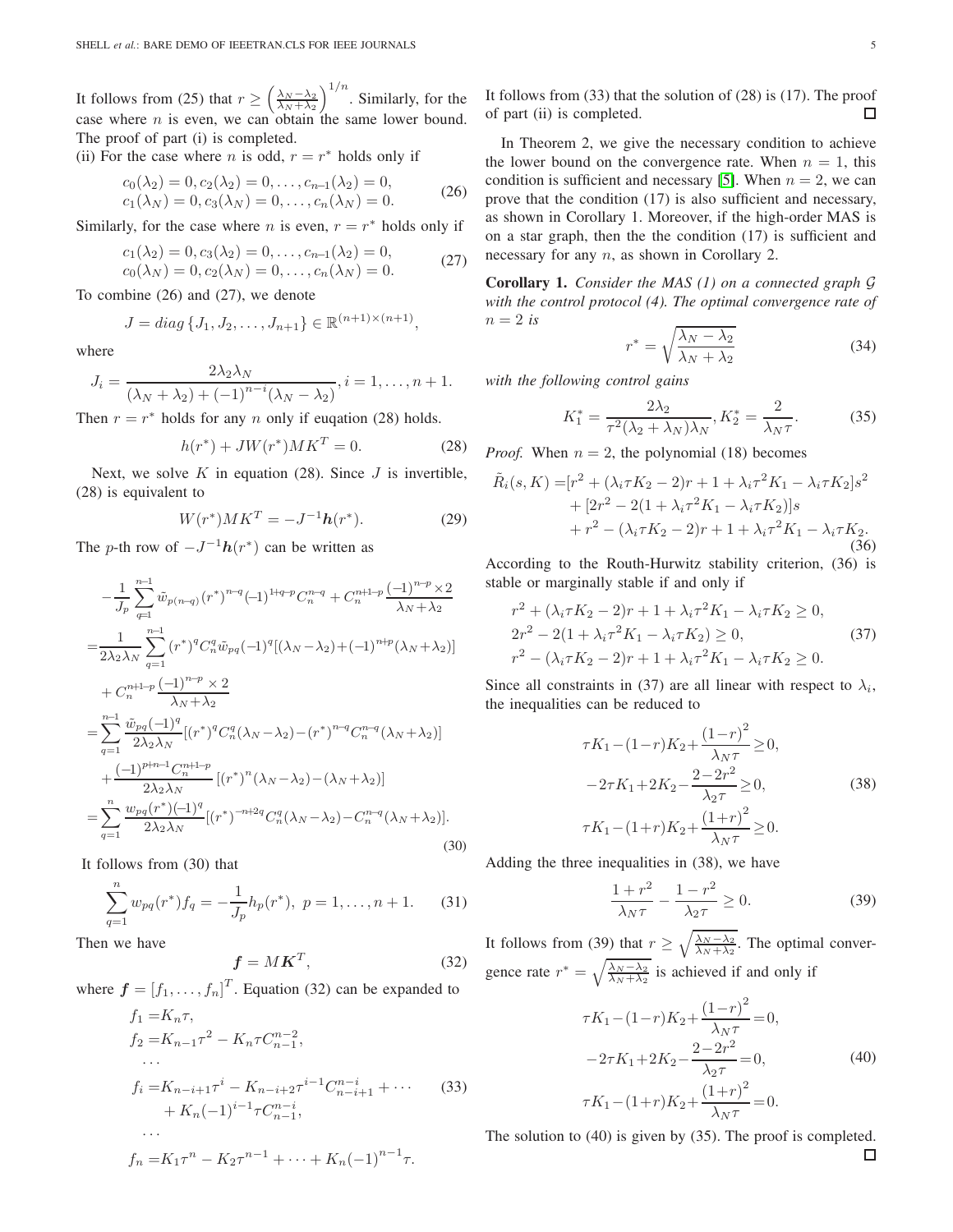Remark 4. *In Corollary 1, we apply the Routh-Hurwitz stability criterion to derive the optimal convergence rate*  $r^* = \sqrt{\frac{\lambda_N - \lambda_2}{\lambda_N + \lambda_2}}$ *. In [\[22\]](#page-8-5), [\[23\]](#page-8-6), authors obtained the same convergence rate, by analyzing the eigenvalues of the closedloop matrix in the complex plane.*

Corollary 2. *Consider the MAS (1) on a star graph* G *with the control protocol (4). The optimal convergence rate is*  $r^* =$  $\left(\frac{\lambda_N - \lambda_2}{\lambda_N + \lambda_2}\right)^{1/n}$  with the optimal control gains (17).

*Proof.* For a star graph with N nodes, the Laplacian matrix has only two distinct non-zero eigenvalues  $\lambda_2 = 1, \lambda_N = N$ . For the case where  $n$  is odd, when (26) holds, the Hurwitz matrices of  $\tilde{R}_2(s,K)$  and  $\tilde{R}_N(s,K)$  are

$$
\Delta_1(\lambda_2) = c_1(\lambda_2) \ge 0, \Delta_2(\lambda_2) = \begin{vmatrix} c_1(\lambda_2) & c_3(\lambda_2) \\ c_0(\lambda_2) & c_2(\lambda_2) \end{vmatrix} = 0,
$$
  
...,  $\Delta_{n-1}(\lambda_2) = 0, \Delta_n(\lambda_2) = 0,$ 

and

$$
\Delta_1(\lambda_N) = c_1(\lambda_N) = 0, \Delta_2(\lambda_N) = \begin{vmatrix} c_1(\lambda_N) & c_3(\lambda_N) \\ c_0(\lambda_N) & c_2(\lambda_N) \end{vmatrix} = 0,
$$
  
 
$$
\cdots \Delta_{n-1}(\lambda_N) = 0, \Delta_n(\lambda_N) = 0,
$$

respectively. Then the roots of  $R_i(z, K) = 0, i = 2, N$  are on the circle of radius  $r^*$  if and only if (26) holds. Similarly, for the case where *n* is even, the roots of  $R_i(z, K) = 0, i = 2, N$ are on the circle of radius  $r^*$  if and only if (27) holds. Thus, the optimal convergence rate  $r = r^*$  is achieved if and only if (28) holds, and the optimal control gains are given by (17).  $\Box$ 

# IV. FINITE-TIME CONSENSUS BY A TIME-VARYING CONTROL PROTOCOL

In this section, a protocol with time-varying control is presented for high-order MASs to achieve consensus in finite time.

Note that the finite-time consensus will be reached if and only if  $R_i(z, K) = z^n = 0$  holds for all  $i = 2, ..., N$  in (12). However, the control protocol (4) with constant gains can't achieve it. Therefore, we consider the following time-varying control protocol

$$
u_i(k) = K(k) \sum_{j \in N_i} a_{ij}(x_j(k) - x_i(k)), \tag{41}
$$

where  $K(k) = [K_1(k), K_2(k), \cdots, K_n(k)] \in \mathbb{R}^{1 \times n}$ .

**Lemma 4.** *(Cayley-Hamilton [\[30\]](#page-8-15)) For a given*  $n \times n$  *matrix* H, let  $p(z) = \det(zI_n - H)$  be the characteristic polynomial *of H. Then*  $p(H) = \mathbf{0}_{n \times n}$ .

Theorem 3. *Consider the* n*-order MAS (1) on a connected graph* G *with the control protocol (41). Assume that its* Laplacian matrix has  $\overline{l}$  distinct nonzero eigenvalues  $\lambda_{p_l}$ ,  $l =$  $0, \dots, \bar{l} - 1$ , and  $\lambda_{p_0} > \lambda_{p_1} > \dots > \lambda_{p_{\bar{l}-1}}$ . If the control *gains are set as*

$$
K_m(nl+j) = \frac{C_n^{m-1}}{\lambda_{p_l}\tau^{n-m+1}}, l = 0, \dots, \bar{l}-1, \ j = 0, \dots, n-1,
$$
  
\n
$$
K_m(k) = 0, \ k \ge n\bar{l}
$$
\n(42)

*for all*  $m = 1, \ldots n$ *, then consensus will be achieved at step* nl. The consensus state is

$$
x(k) = \mathbf{1}_N \otimes [s_1(k), \dots s_n(k)]^T, \ k \ge n\overline{l} \tag{43}
$$

*where*

$$
s_j(k) = \frac{1}{N} \sum_{m=1}^{n-j+1} \tau^{m-1} C_k^{m-1} \sum_{p=1}^N x_p^{(m+j-1)}(0), j = 1, \dots, n.
$$

*Proof.* The state of the agents has an iterative form

$$
\boldsymbol{x}(t) = (V \otimes I_n)diag\{A^{t-1}, I_{n_0} \otimes \prod_{k=0}^{t-1} [A - \lambda_{p_0} BK(k)],
$$
  

$$
\ldots, I_{n_{\bar{l}-1}} \otimes \prod_{k=0}^{t-1} [A - \lambda_{p_{\bar{l}-1}} BK(k)]\} (V^T \otimes I_n) \boldsymbol{x}(0).
$$

where  $n_l$  denotes the algebraic multiplicity of  $\lambda_{p_l}$ , and  $\bar{l}$ -1  $\sum_{l=0} n_l = N - 1$ . Then consensus is achieved in finite time if and only if equation (44) holds.

$$
\prod_{k=0}^{t-1} [A - \lambda_{p_l} BK(k)] = \mathbf{0}_{n \times n}, \ l = 0, 1, \dots, \bar{l} - 1.
$$
 (44)

Next, we design the control gain  $K(nl)$ ,  $l = 0, 1, \ldots, \overline{l} - 1$ to satisfy

$$
\det\left[zI - (A - \lambda_{p_l}BK(nl))\right] = z^n = 0
$$

and get

$$
\prod_{k=0}^{n-1} A - \lambda_{p_0} BK(k) = \prod_{k=n}^{2n-1} A - \lambda_{p_1} BK(k) = \cdots
$$
\n
$$
= \prod_{k=n}^{n\bar{l}-1} A - \lambda_{p_{\bar{l}-1}} BK(k) = \mathbf{0}_{n \times n}.
$$
\n(45)

Note that the characteristic equation of  $A - \lambda_{p} BK(nl)$  can be written as

$$
(z-1)^{n} + \lambda_{p_{l}} \tau K_{n}(nl)(z-1)^{n-1} + \cdots + \lambda_{p_{l}} \tau^{n-1} K_{2}(nl)(z-1) + \lambda_{p_{l}} \tau^{n} K_{1}(nl) = 0.
$$
 (46)

Substituting  $z = 0$  into (46), we have

$$
(-1)^{n} + \lambda_{p_l} \tau K_n(nl)(-1)^{n-1} + \cdots + \lambda_{p_l} \tau^{n-1} K_2(nl)(-1) + \lambda_{p_l} \tau^{n} K_1(nl) = 0.
$$

Since  $(-1)^n + C_n^{n-1}(-1)^{n-1} + \cdots + C_n^1(-1) + 1 = 0$ , the characteristic equation (46) holds if we set

$$
K_m(nl) = \frac{C_n^{m-1}}{\lambda_{p_l} \tau^{n-m+1}}, m = 1, \dots, n. \tag{47}
$$

According to the Cayley-Hamilton Theorem, we have  $[A -]$  $\lambda_n BK(nl)|^n = \mathbf{0}_{n \times n}$  when applying the control gain (47). Thus, we design  $K(nl + j) \equiv K(nl)$  at  $j = 0, 1, \ldots, n - 1$ , and take the control gains (47) to satisfy (45). Then the state at step  $k \geq n\overline{l}$  is

$$
\boldsymbol{x}(k) = \frac{1}{N} (\mathbf{1}_N \otimes I_n) A^k (\mathbf{1}_N^T \otimes I_n) \boldsymbol{x}(0)
$$
  
= 
$$
\frac{1}{N} (\mathbf{1}_N \mathbf{1}_N^T) \otimes A^k \boldsymbol{x}(0).
$$
 (48)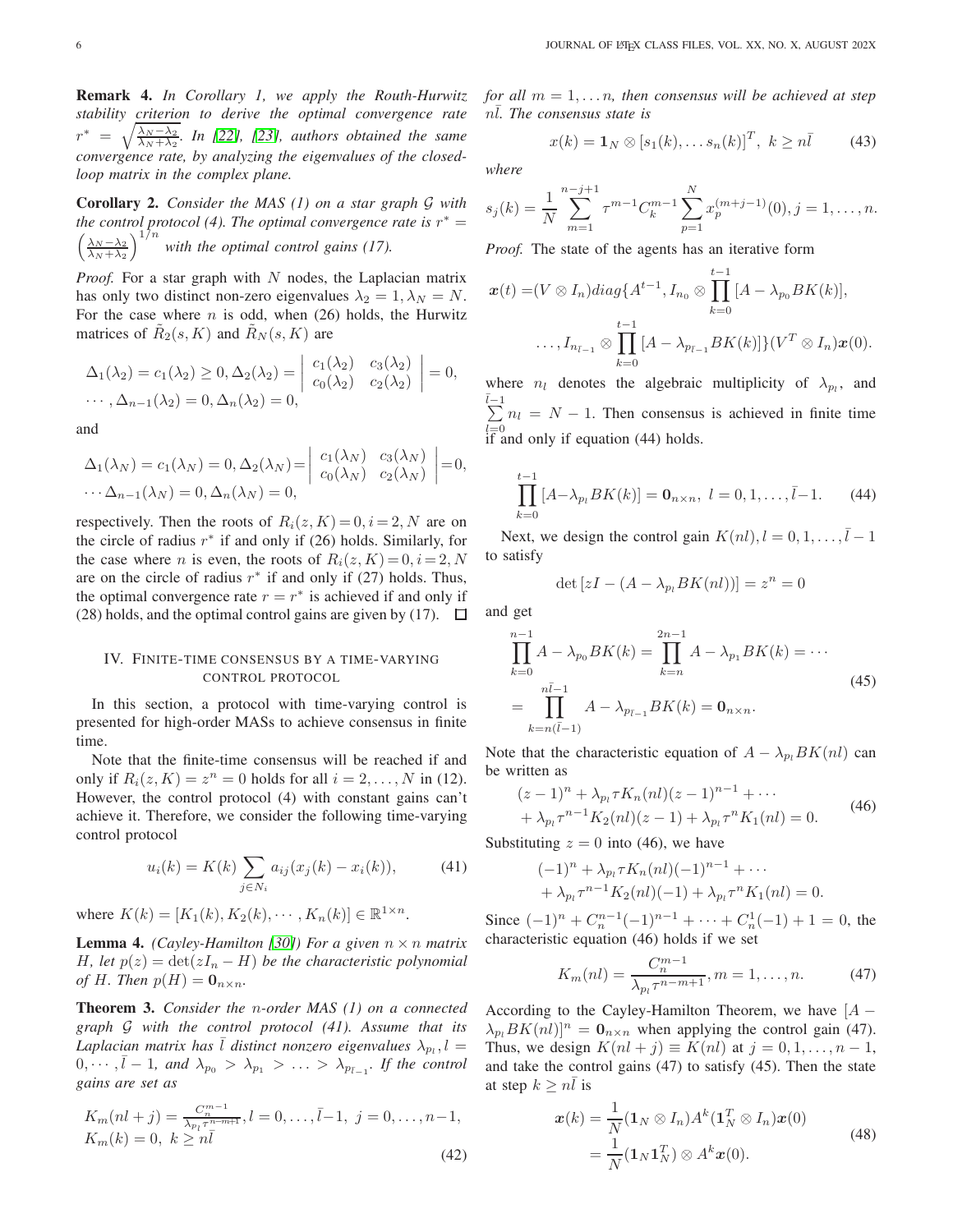By substituting (11) into (48), the consensus state (43) is obtained. 口

Remark 5. *The time-varying control sequence designed in (42) is similar to graph filtering [\[14\]](#page-8-0). Large eigenvalues correspond to "high frequencies", and small eigenvalues correspond to "low frequencies". In order to avoid too much oscillation during the convergence, we suggest to filter out the part with large eigenvalues first, although the selection of the filtering order does not affect the final result in principle.*

Remark 6. *Since the high-order MAS (1) can achieve consensus at step*  $n\overline{l}$  *by applying control gain (42), the sampling period* τ *determines the overall convergence time. Consensus will be achieved with arbitrarily fast convergence speed if*  $\tau \to 0$ , which implies the infinite band-width communication. *In [\[24\]](#page-8-7), authors have studied the accelerated consensus of high-order continuous-time systems and obtained the similar conclusion by allocating all the eigenvalues of the closed-loop system matrix.*

Remark 7. *Reference [\[14\]](#page-8-0) has proposed that the first-order MASs can achieve consensus at step l by applying the control gain*  $K(k) = \frac{1}{\lambda_{p_k}}$ . This is a special case of  $n = 1$  in (42). *Specially, if we consider a second-order MAS, it will reach the consensus state*

$$
\boldsymbol{x}(k) = \mathbf{1}_N \otimes [\frac{1}{N} \sum_{i=1}^N x_i^{(1)}(0) + \frac{k\tau}{N} \sum_{i=1}^N x_i^{(2)}(0), \frac{1}{N} \sum_{i=1}^N x_i^{(2)}(0)]^T
$$

 $k \geq 2l$ , by applying the control gain sequence

$$
K_1 = \left\{ \frac{1}{\lambda_{p_0 T^2}}, \frac{1}{\lambda_{p_1 T^2}}, \frac{1}{\lambda_{p_1 T^2}}, \frac{1}{\lambda_{p_1 T^2}}, \dots, \frac{1}{\lambda_{p_{\tilde{L}-1}} T^2}, \frac{1}{\lambda_{p_{\tilde{L}-1}} T^2} \right\}
$$
  

$$
K_2 = \left\{ \frac{2}{\lambda_{p_0 T}}, \frac{2}{\lambda_{p_0 T}}, \frac{2}{\lambda_{p_1 T}}, \frac{2}{\lambda_{p_1 T}}, \dots, \frac{2}{\lambda_{p_{\tilde{L}-1}} T}, \frac{2}{\lambda_{p_{\tilde{L}-1}} T} \right\}.
$$

,

#### V. NUMERICAL EXAMPLES

This section uses two examples to verify the effectiveness of the proposed theory.

Example 1: In this example, Algorithm 1 is used to optimize the convergence rate on different graphs. Consider a third-order MAS with 10 agents on four unweighted graphs: the graph  $G_1$  randomly generated by a small-world network model shown in Fig. 1, the cycle graph  $\mathcal{G}_2$ , the path graph  $\mathcal{G}_3$ , the complete bipartite graph  $\mathcal{G}_4$  with  $4 + 5$  vertices. Set  $\tau = 0.1, T = 5000, \eta = 0.01, \text{ and } \delta = 10^{-6}$ . Randomly initialize the control gain  $K^{(0)}$  multiple times, run Algorithm 1, and record the optimal convergence rate. The convergence rate  $r^*$  obtained by Algorithm 1 is listed in Table I, where  $r_{lb}$ represents the lower bound  $\left(\frac{\lambda_N - \lambda_2}{\lambda_N + \lambda_2}\right)^{1/3}$ . It can be found that on different graphs, the convergence rate  $r^*$  of the third-order MAS can reach the lower bound  $r_{lb}$ , and the smaller  $\lambda_N / \lambda_2$ is, the smaller  $r^*$  is. Next, generate the initial state of each agent in the interval  $[-1, 1]$ . The convergence of the consensus error  $||e(k)||_2$  on different graphs is shown in Fig. 2. It can be observed that the better the connectivity of the network is, the faster the consensus error converges.

Example 2: In this example, the effectiveness of the control strategy in Theorem 3 is verified. Consider the cycle graph  $\mathcal{G}_2$ 



Fig. 1: The graph  $G_1$ 



Fig. 2: Consensus error on different graphs

with 10 nodes. The distinct non-zero eigenvalues of Laplacian matrix  $\mathcal{L}_{G_2}$  are  $\{0.3820, 1.3820, 2.6180, 3.6180, 4\}$ . Let  $\tau =$ 0.1. Randomly set the initial state of the agents in the interval  $[-5, 5]$ . According to Theorem 3, when  $n = 2$ , consensus will be achieved at step  $n\bar{l} = 10$  as shown in Fig. 3, and the final consensus state of agent i is  $x_i(k) = [1.3325 +$  $0.0963k, 0.9627]^T$ ,  $k \ge 10$ . Similarly, when  $n = 3$ , consensus will be achieved at step  $n\bar{l} = 15$  as shown in Fig. 4, and the consensus state of agent *i* is  $x_i(k) = [1.3325 + 0.0850k +$  $0.0113k^2, 0.9627 + 0.2266k, 2.2662]^T, k \ge 15.$ 

TABLE I: Convergence rate on different graphs

|                       | Graph $\mathcal{G}_1$ | Graph $\mathcal{G}_2$ | Graph $\mathcal{G}_3$ | Graph $\mathcal{G}_4$ |
|-----------------------|-----------------------|-----------------------|-----------------------|-----------------------|
| $\lambda_N/\lambda_2$ | 4.4790                | 10.4721               | 39.8635               | 2.5000                |
| $r_{lb}$              | 0.8595                | 0.9381                | 0.9834                | 0.7539                |
| $r^*$                 | 0.8595                | 0.9381                | 0.9834                | 0.7539                |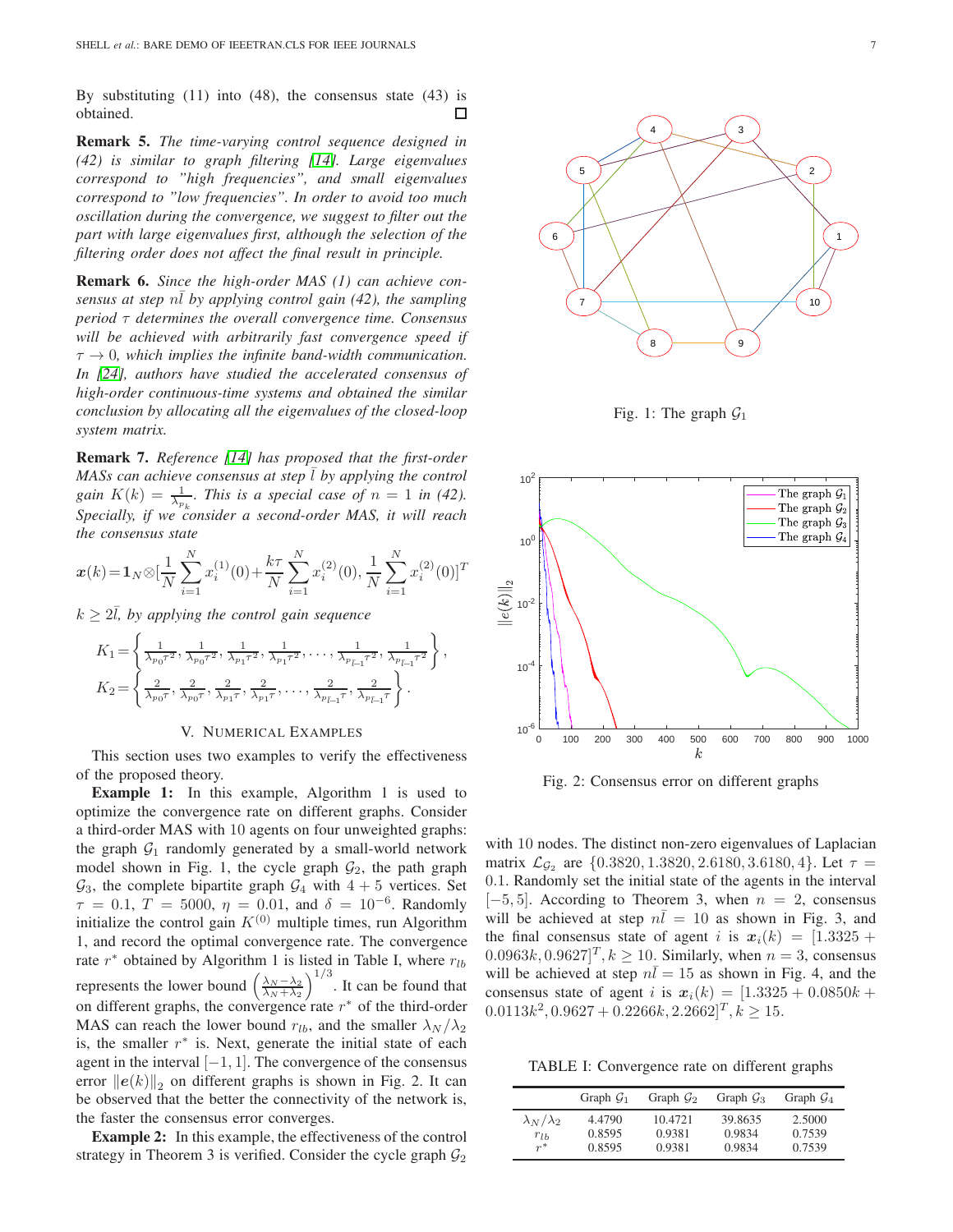

Fig. 3: Finite-time consensus of the second-order MAS



Fig. 4: Finite-time consensus of the third-order MAS

## VI. CONCLUSIONS

The problem of accelerated asymptotic and finite-time consensus of discrete-time high-order MASs has been studied in this paper. Firstly, a protocol with constant control gains has been introduced to achieve consensus asymptotically. The fast consensus problem has been transformed into an optimization problem of convergence rate, and an accelerated consensus algorithm based on gradient descent has been designed to optimize the convergence rate. By using the Routh-Hurwitz stability criterion, the lower bound on the convergence rate has been derived, and the necessary condition to achieve this convergence rate has been proposed. Due to the limitation of constant control, consensus can't be achieved in finite time. Hence, a protocol with time-varying control gains has been designed to achieve the finite-time consensus. Explicit formulas for the time-varying control gains and the final consensus state have been given. Numerical examples have demonstrated the validity and correctness of these results.

## **REFERENCES**

- <span id="page-7-0"></span>[1] Y. Cao, W. Yu, W. Ren, and G. Chen, "An overview of recent progress in the study of distributed multi-agent coordination," *IEEE Transactions on Industrial Informatics*, vol. 9, no. 1, pp. 427–438, 2013.
- [2] J. Qin, Q. Ma, Y. Shi, and L. Wang, "Recent advances in consensus of multi-agent systems: A brief survey," *IEEE Transactions on Industrial Electronics*, vol. 64, no. 6, pp. 4972–4983, 2017.
- [3] A. Dorri, S. S. Kanhere, and R. Jurdak, "Multi-agent systems: A survey," *IEEE Access*, vol. 6, pp. 28 573–28 593, 2018.
- <span id="page-7-1"></span>[4] F. Chen, W. Ren *et al.*, "On the control of multi-agent systems: A survey," *Foundations and Trends in Systems and Control*, vol. 6, no. 4, pp. 339–499, 2019.
- <span id="page-7-2"></span>[5] L. Xiao and S. Boyd, "Fast linear iterations for distributed averaging," *Systems & Control Letters*, vol. 53, no. 1, pp. 65–78, 2004.
- [6] E. Kokiopoulou and P. Frossard, "Polynomial filtering for fast convergence in distributed consensus," *IEEE Transactions on Signal Processing*, vol. 57, no. 1, pp. 342–354, 2009.
- <span id="page-7-3"></span>[7] S. Apers and A. Sarlette, "Accelerating consensus by spectral clustering and polynomial filters," *IEEE Transactions on Control of Network Systems*, vol. 4, no. 3, pp. 544–554, 2017.
- <span id="page-7-4"></span>[8] E. Montijano, J. I. Montijano, and C. Sagues, "Chebyshev polynomials in distributed consensus applications," *IEEE Transactions on Signal Processing*, vol. 61, no. 3, pp. 693–706, 2013.
- [9] A. Y. Kibangou, "Step-size sequence design for finite-time average consensus in secure wireless sensor networks," *Systems & Control Letters*, vol. 67, pp. 19–23, 2014.
- <span id="page-7-5"></span>[10] S. Safavi and U. A. Khan, "Revisiting finite-time distributed algorithms via successive nulling of eigenvalues," *IEEE Signal Processing Letters*, vol. 22, no. 1, pp. 54–57, 2015.
- <span id="page-7-6"></span>[11] B. N. Oreshkin, M. J. Coates, and M. G. Rabbat, "Optimization and analysis of distributed averaging with short node memory," *IEEE Transactions on Signal Processing*, vol. 58, no. 5, pp. 2850–2865, 2010.
- [12] S. S. Kia, B. Van Scoy, J. Cortes, R. A. Freeman, K. M. Lynch, and S. Martinez, "Tutorial on dynamic average consensus: The problem, its applications, and the algorithms," *IEEE Control Systems Magazine*, vol. 39, no. 3, pp. 40–72, 2019.
- <span id="page-7-7"></span>[13] G. Pasolini, D. Dardari, and M. Kieffer, "Exploiting the agent's memory in asymptotic and finite-time consensus over multi-agent networks,' *IEEE transactions on Signal and Information Processing over Networks*, vol. 6, pp. 479–490, 2020.